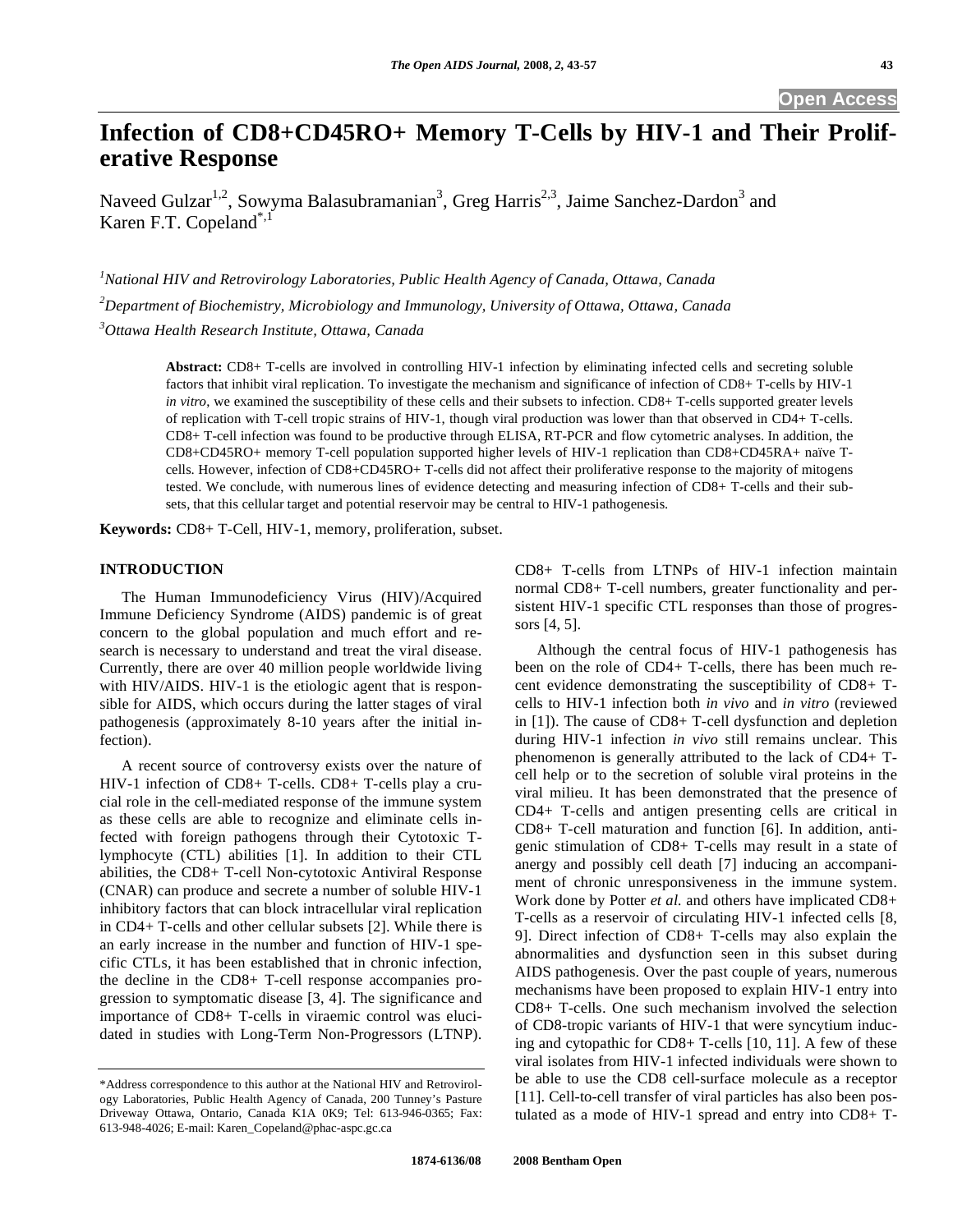cells [12, 13]. Lastly, a number of investigators have shown that the expression of the CD4 molecule on CD8+ T-cells increased subsequent to activation [14-18]. These aptly termed CD4<sup>dim</sup>CD8<sup>bright</sup> T-cells were found to be susceptible to HIV-1 infection. Key studies by Hughes *et al.* demonstrated that virus derived from HIV-1 infected CD8+ T-cells accounted for approximately 15% of the plasma viral load *in vivo* [19].

 One of the hallmarks of the immune system is the ability to generate memory. This defining aspect of the immune response is critical in controlling and recognizing viral infections. In response to an infection, CD8+ T-cells differentiate. Upon antigen recognition through Major Histocompatibility Complex (MHC)-I molecules, naïve CD8+ T-cells (CD8+ CD45RA+CD28+CCR7+) become activated and differentiate into memory (CD8+CD45RO+CD28+CD27+CCR7+) and effector (CD8+CD45RA+CD28-CD27-CCR7-) T-cells [20]. Once the immune response subsides and the infection is cleared, the majority of the activated CD8+ T-cells are eliminated, but a few remain circulating in the immune system. These circulating cells exist as memory cells that are pathogen-specific [21]. In addition, the memory CD8+ Tcells are able to circulate for extended periods of time because of high levels of anti-apoptotic molecules [22] and, unlike naïve CD8+ T-cells, they are able to proliferate in the absence of antigen *in vivo* [23].

 Impairment of the function and activities of CD8+ Tcells could allow the virus to escape from immune containment and further contribute to the deterioration of the infected individual's health. Early studies examining the effects of HIV-1 infection of CD8+ T-cells noted that infection was minimal *in vivo*. However, these studies did not use very sensitive techniques to detect HIV-1 infection and the associated effects. More recent studies using sensitive quantitative RT-PCR and flow cytometry have demonstrated frequent infection of CD8+ T-cells. To investigate the susceptibility of CD8+ T-cells to HIV-1 infection *in vitro* and the functional significance of infection, we examined levels of HIV-1 replication and the effects of viral infection in CD8+ T-cells and T-cell subsets. The susceptibility of CD8+ Tcells to T-cell tropic and macrophage tropic strains of HIV-1 was also analyzed. In addition, we determined the frequency of HIV-1 infection in the CD8+ T-cell population as measured by an intracellular HIV-1 assay. Lastly, we examined the effects of HIV-1 infection on CD8+ T-cell subsets. We hypothesized that CD8+ T-cells would be able to support productive HIV-1 replication and may serve a role as a cellular reservoir for HIV-1 production and replication. From our results, we observed that CD8+ T-cells were able to support productive infection with T-cell tropic viral strains independent of CD4 cell-surface expression. Interestingly, HIV-1 replicated preferentially in the CD8+ T-cell memory subset, resulting in an increase in the activation state of these cells. However, the infection-induced activation did not alter the ability of the memory T-cells to proliferate in response to the majority of mitogens used for stimulation. The identification of a potential novel cellular target and reservoir may have a profound effect on our views of HIV-1 disease progression and treatment.

#### **MATERIALS AND METHODOLOGY**

#### **Isolation of Lymphocyte Populations**

 Blood samples from healthy volunteers were collected into tubes containing Ethylenediamine Tetra-acetic Acid (EDTA) by venipuncture. Samples were diluted with an equal volume of Phosphate Buffered Saline (PBS) and Peripheral Blood Mononuclear Cells (PBMCs) were isolated by Ficoll-Hypaque (Amersham Biosciences, Baie d'Urfe, PQ) density centrifugation. Subsequent to density centrifugation, isolated PBMCs were washed twice in PBS. CD8+ and CD4+ T-cell populations were isolated from freshly purified PBMCs through positive selection using anti-CD8 and -CD4 conjugated magnetic beads (Miltenyi, Auburn, CA) respectively, according to the manufacturer's protocol. Briefly, cells were labeled with the magnetically conjugated antibody of interest for 20 minutes at 4ºC. Subsequent to labeling, cells were placed through a column inserted in the magnetic field of a MACS separator (Miltenyi) and unbound cells were washed with MACS buffer (PBS, 0.5% Bovine Serum Albumin (BSA), 2 mM EDTA, pH 7.2). After washing unbound cells, the column was removed from the separator and the labeled cells were eluted with the addition of MACS buffer. Following elution, the isolated T-cell subsets were washed twice with PBS.

 The isolation of CD8+ T-cell subsets was performed using anti-CD8 Multisort conjugated magnetic beads (Miltenyi). In order to isolate the T-cell subsets, a second round of positive selection with magnetic bead-conjugated antibodies to either CD45RO+ or CD45RA+ was performed. Similarly, CD28, CD38 and HLA-DR positive and negative populations were selected using the Multisort conjugated magnetic beads.

## **Cell Culture**

 PBMCs and T-cell subsets were cultured in RPMI-10 (RPMI 1640 medium supplemented with 10% Fetal Calf Serum (FCS), 100 U/mL penicillin (Invitrogen, Burlington, ON), 100 μg/mL streptomycin (Invitrogen), and 20 U/mL Interleukin (IL)-2 (Sigma-Aldrich, St. Louis, MO)). Cells were incubated at 37°C with 5% CO<sub>2</sub>.

## **Sources of Viruses**

The T-cell tropic laboratory strain  $HIV<sub>IIB</sub>$  was obtained from Advanced Biotechnologies Incorporated (Columbia, MD). The macrophage tropic laboratory strain,  $HIV<sub>ADA</sub>$ , was obtained from the National Institutes of Health (NIH) AIDS Research and Reference Reagent Program (Germantown, MD). The clinical isolates of HIV-1 were generated from the blood of HIV-1 infected individuals. Briefly, PBMCs were isolated from the peripheral blood of infected subjects by Ficoll-Hypaque density centrifugation. The CD8+ T-cell fraction was removed from the isolated PBMCs through the use of anti-CD8 conjugated magnetic microbeads. The remaining cells were subsequently cultured with HIV-negative PHA blastocytes in RPMI-10. The cultures were monitored at days 10 and 15 for HIV-1 p24 production by an Enzyme-Linked Immunosorbent Assay (ELISA) (SAIC-Frederick Inc., Frederick, MD).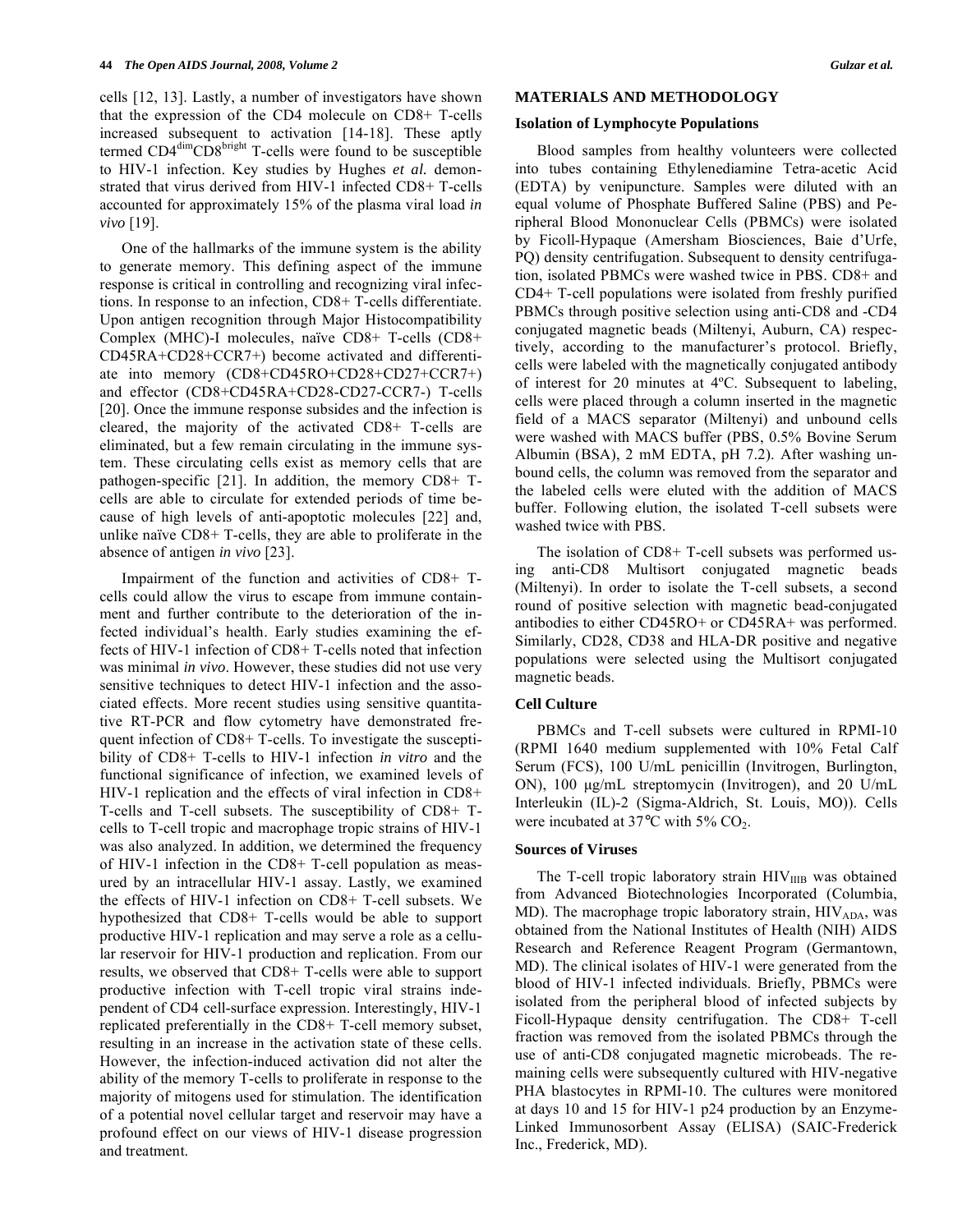#### *Infection of CD8+CD45RO+ Memory T-Cells by HIV-1 The Open AIDS Journal, 2008, Volume 2* **45**

The titre of the viral stock was determined by a  $TCID_{50}$ assay. Briefly,  $100 \mu L$  serial dilutions of the viral stock (approximately 1,500 ng/mL as determined by a HIV-1 p24 ELISA) was used to infect 250,000 MT2 cells (American Type Culture Collection (ATCC), Manassas, VA) in quadruplicate in a 96-well flat bottom plate. Subsequent monitoring for the formation of syncytia was performed over a 7-day culture period. The titre of the viral stock was determined by the Reed-Muench accumulative method. The titre of the  $HIV<sub>IUB</sub>$  viral stock used for CD8+ T-cell infections was found to be 1 x  $10^5$ . Unless otherwise noted, 300 TCID<sub>50</sub>/mL of the viral inoculum for each of the viral isolates was used to infect isolated cells at a density of  $1 \times 10^6$  cells/mL during the course of the *in vitro* experiments.

# **HIV-1 Infection and Monitoring of Replication in CD8+ T-Cell Populations**

 Immediately after isolation and prior to infection, CD8+ T-cells were stimulated with 2.5 μg/mL of Phytohemagglutinin (PHA) (Sigma-Aldrich) for three hours followed by subsequent washes and a 1 hour incubation with 2 μg/mL polybrene (Sigma-Aldrich) in RPMI-10. Subsequently, the cells were washed, re-cultured in RPMI-10 and infected with 300  $TCID<sub>50</sub>/mL$  of the appropriate viral strains and isolates. Three days after the infection, the cells were extensively washed to remove any extracellular virus and debris and were re-cultured in RPMI-10 and this time point was considered the zero time point in the infection assays. In order to determine the levels of HIV-1 replication and production, cell-free supernatants were taken at days 5, 10 and 15 (or as indicated in the results and figures) post-infection from the infected cell cultures. Virus replication was assessed by HIV-1 production as measured by an ELISA (SAIC-Frederick Inc.). In order to normalize our results, supernatants were taken from cultures of CD8+ T-cells derived from several different individuals.

 In order to assess productive infection, the reverse transcriptase inhibitor, Azidothymidine (AZT) (NIH AIDS Research and Reference Reagent Program) was used to treat the cells at a concentration of 10 μM for one hour prior to infection and was not used further throughout the time course.

## **Nucleic Acid Extraction and Detection of Productive HIV-1 Infection by RT-PCR Analysis**

Total RNA was isolated from  $3 \times 10^6$  cells using the GeneElute Mammalian Total RNA Miniprep Kit (Sigma-Aldrich). First strand cDNA was reverse transcribed with a pd(N)<sub>6</sub> primer and Moloney Murine Leukaemia Virus (MMLV) reverse transcriptase using the First-Strand cDNA synthesis kit (Amersham Biosciences) according to the manufacturer's protocol. RT-PCR reactions were set up for each cDNA towards the *gag* region of HIV-1 (p24 forward: 5'-ATAGAGGAAGAGCAAAACAAAA-3'; p24 reverse: 5'-CAAAATTACCCTATAGTGCA-3'). Each reaction was conducted in a total volume of 25  $\mu$ L containing 2.5  $\mu$ L of 2 mM dNTP (Amersham Biosciences),  $1.25 \mu L$  of 50 mM MgCl<sub>2</sub> (Amersham Biosciences), 1  $\mu$ L of each primer (from a 100 mM stock) and 1 U of Taq DNA polymerase (Amersham Biosciences). A total of 5  $\mu$ L of each cDNA was used

in the RT-PCR analysis. RT-PCR amplification was performed for 35 cycles of: denaturing at 94ºC for 60 seconds, annealing at 55ºC for 60 seconds and extension at 72ºC for 60 seconds. This was followed by a final extension for 10 minutes at 72ºC. RT-PCR amplicons were run at 80 V on a 1% agarose gel containing  $0.5 \mu g/mL$  of ethidium bromide and visualized under Ultraviolet (UV) light.

## **Flow Cytometric Analysis**

 Flow cytometric analysis was gated on the live cell populations. Measurement of the levels of intracellular HIV-1 staining was performed as follows:  $1 \times 10^6$  cells were permeabilized with the Fix & Perm cell permeabilization kit (Caltag Laboratories, Burlingame, CA) according to the manufacturer's protocol. Cells were labeled with  $10 \mu L$  of the appropriate fluorochrome-conjugated monoclonal antibodies CD8-PC5 (Serotec, Raleigh, NC), CD4-PC5 (Serotec) and HIV-1gag-FITC (Coulter clone KC57, Beckman Coulter, Fullerton, CA) prior to flow cytometry analysis. The KC57 antibody identifies HIV-1 core antigens (p55, p39, p33 and p24). Results were assessed on an Epics ALTRA system (Beckman Coulter) after gating on lymphocytes based on their forward and side scatter properties. Analysis was performed using Expo32 software (Applied Cytometry Systems, Sacramento, CA) and was based on a minimum of 10, 000 events. Values are expressed as the mean fluorescence intensity.

 For the analysis of the purity of the isolated populations of CD8+ T-cells, the following fluorochrome-conjugated monoclonal antibodies were used: CD8-PE (Serotec), CD4- FITC (Serotec), CXCR4-PE (BD Biosciences, San Diego, CA), CCR5-PE (BD Biosciences), IgG-FITC (BD Biosciences), CD3-FITC (BD Biosciences), CD56/16-PE (BD Biosciences). For flow cytometric analysis, the cells of interest were washed twice in PBS and once in flow binding buffer (PBS,  $0.1\%$  NaN<sub>3</sub>,  $2\%$  BSA). The cells were subsequently resuspended at a concentration of  $1 \times 10^6$  cells per 100 μL of flow resuspension buffer and were labeled with 10 μL of the appropriate antibody for 30 minutes at room temperature. Prior to flow cytometric analysis, the cells were fixed in 200 μL of PBS/4% paraformaldehyde at 4ºC for 5 minutes. Cell-surface molecule expression during the course of HIV-1 infection was examined in positively selected cells using CD8-PE (Serotec), CD4-FITC (Serotec), CXCR4-PE (BD Biosciences), CCR5-PE (BD Biosciences), CD45RA-PE (BD Biosciences), CD45RO-FITC (Immunotech, Fullerton, CA), CD28-FITC (BD Biosciences), CD38-FITC (BD Biosciences) and HLA-DR-FITC (BD Biosciences) conjugated monoclonal antibodies. In order to determine the surface expression of both CD45RA and CD45RO in the CD8+CD4- and CD8+CD4+ populations, cells were examined by flow cytometry at day 5 post-infection after staining with antibodies directly conjugated to FITC.

## **Lymphocyte Proliferation Assay**

 Lymphocyte proliferation was measured by the XTT based colorimetric assay (Roche Laboratories, Meylan, France). In the memory CD8+ T-cell studies, CD8+CD45RO+ T-cells were positively isolated from the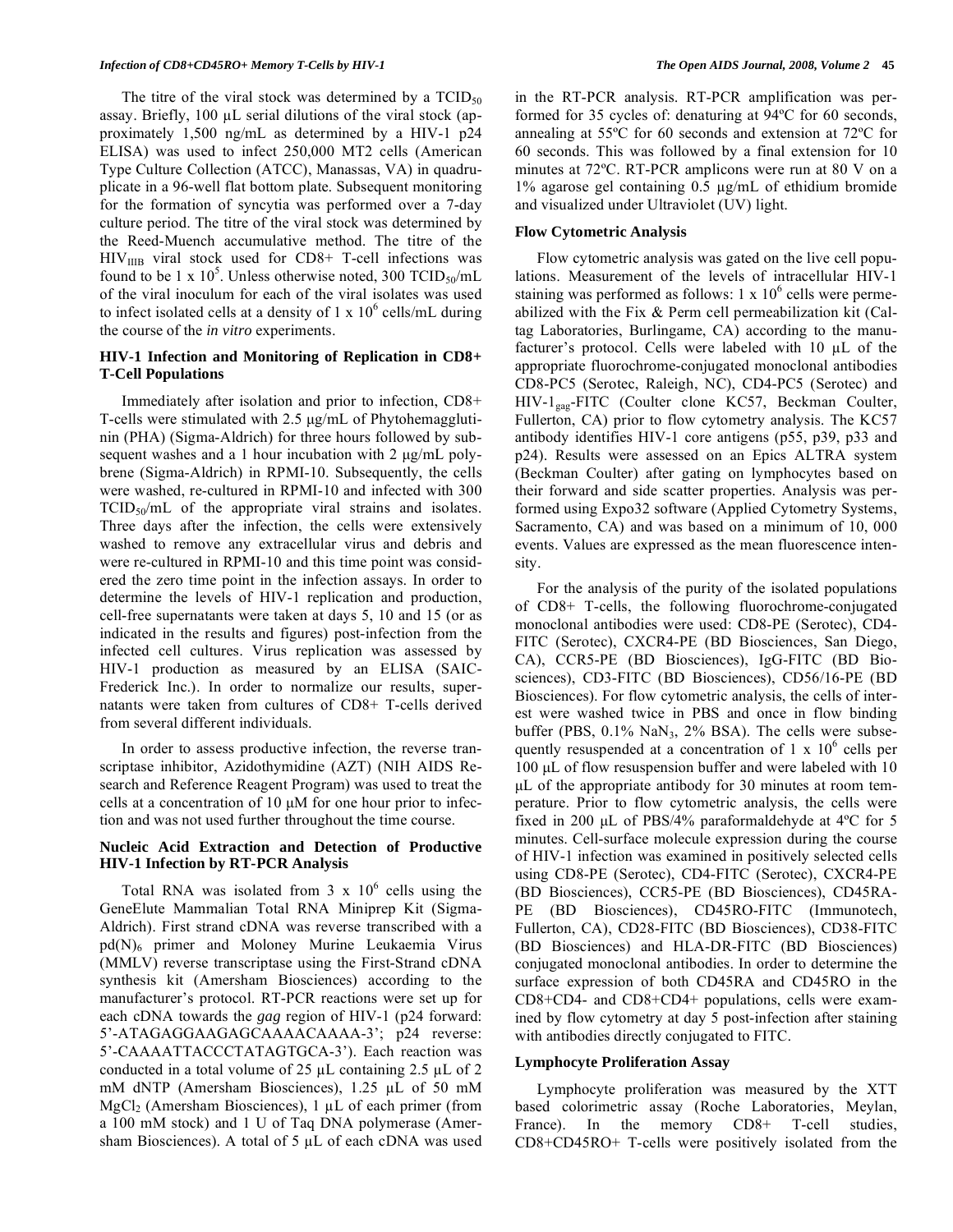PBMCs of a healthy volunteer by magnetic labeling. Cells were either left uninfected or infected with 300 TCID<sub>50</sub>/mL of  $HIV<sub>IIB</sub>$ . For proliferation tests, approximately 450,000 cells were seeded in triplicate in 100 μL of culture medium (RPMI-10 supplemented with 20 U/mL of IL-2) per well of a 96-well flat bottom plate. Cells were incubated in the presence of each of the following mitogens:  $3 \mu g/mL$ aCD3/CD28 (Sigma-Aldrich); 10 ng/mL Phorbol Myristate Acetate (PMA) (Sigma-Aldrich); 2 U/mL Tetanus Toxoid (TT) (Sigma-Aldrich); and  $5 \mu g/mL$  PHA. On days 2-3 postmitogenic stimulation, cells were labeled with 50 μL of the XTT labeling reagent as per the manufacturer's protocol. The proliferation index was assessed by measuring the absorbance at 492 nm (with a reference wavelength at 690 nm) 18 hours post-labeling.

## **Statistical Analysis**

Data are expressed as the mean  $\pm$  SEM. Differences in measured variables between experimental and control groups were assessed using the Student's *t* test. Statistical significance was accepted at  $p < 0.05$ .

#### **RESULTS**

## **Susceptibility of Primary Blood-Derived CD8+ T-Cells to HIV-1 Infection** *In Vitro*

 After establishing the purity of the selected CD8+ T-cell population and demonstrating the absence of any contaminating CD4+ T-cells or Natural Killer (NK) cells (data not shown), the ability of CD8+ T-cells to support HIV-1 infection was ascertained. *In vitro* infection of primary CD8+ Tcells was performed with T-cell and macrophage tropic strains of HIV-1, along with Non-Syncytia Inducing (NSI) and Syncytia Inducing (SI) clinical isolates of the virus. The CD8+ T-cells were infected with an equal amount of virus, allowing the infection sensitivity of the CD8+ T-cells for the viral isolates and strains to be compared. Fig. (**1A**) shows a 15 day time course of virus replication of the two laboratory strains and the two clinical isolates of HIV-1 in positively selected CD8+ T-cells. As measured by a HIV-1 p24 ELISA, the T-cell tropic strain,  $HIV<sub>IIB</sub>$ , maintained the highest levels of viral production in the CD8+ T-cell population and the levels of virus replication for the HIV<sub>IIIB</sub> strain reached a peak at day 15 post-infection (Fig. **1A**). The replication of the T-cell tropic clinical isolate was also supported in CD8+ T-cells, although to lower levels than the laboratory strain. Similarly, CD8+ T-cells also supported moderate levels of replication of the macrophage tropic laboratory strain, HIVADA, but replication of the macrophage tropic clinical isolate was poor.

 In contrast to the viral kinetics of the T-cell and macrophage tropic laboratory strains and the T-cell tropic clinical isolate, the levels of HIV-1 production for the macrophage tropic clinical isolate declined over the 15 day time course. Input virus was not the cause of the low levels of viral production observed by this clinical isolate as CD8+ T-cells were extensively washed 3 days post-infection and day 0 of the infection assay was denoted at this point. Based on the above results, the  $HIV_{IIB}$  strain was used in subsequent experiments due to the ability of CD8+ T-cells to support high levels of replication of this virus.

 Most HIV-1 strains require CXCR4 or CCR5 as a coreceptor for viral entry, along with CD4 expression. The surface expression of the chemokine receptors on primary CD8+ T-cells was examined by flow cytometry. It was observed that the CXCR4 chemokine receptor was significantly expressed on the surface of the CD8+ T-cells  $(55.9\% \pm 2.1,$ Fig. **1B**). The expression of the CCR5 chemokine receptor was only moderately expressed on the CD8+ T-cell-surface  $(11.6\% \pm 1.0,$  Fig. 1C). Comparison of viral replication kinetics was assessed between CD8+ and CD4+ T-cells over a 15 day time course (Fig. **1D**). CD8+ T-cells were found to support approximately 10-fold lower levels of HIV-1 replication than CD4+ T-cells *in vitro*. Fig. (**1D** & **1A**) illustrate differences in CD8+ T-cell infection and replication kinetics of viral production. A caveat of *in vitro* infection is the observation of these variances due to differences in CD8+ Tcell populations used for the studies and the requirement for cell culture activation through cytokines/antigens for productive infection.

 Productive infection was demonstrated by RT-PCR analysis. Only HIV-1 infected CD8+ and CD4+ T-cells, showed that viral infection was productive as both T-cell populations showed a HIV-1 *gag*-specific band when RT-PCR analysis was performed (Fig. **2A**). Productive infection was also demonstrated in Fig. (**2B**) where the presence of AZT abrogated HIV-1 replication in CD8+ T-cells isolated from two volunteers. Differences in the levels of viral production were also observed between the two subjects. Subject 2 supported lower levels of HIV-1 production in their isolated CD8+ T-cells in the absence of AZT, indicating differences in viral replication supported by CD8+ T-cells from various individuals.

 To further determine whether CD8+ T-cells could support HIV-1 infection, flow cytometry was performed to detect the presence of HIV-1 p24 (HIV-1 $_{\text{gag}}$ ) intracellularly in this population. As shown in Fig. (**3A**, circle, upper right quadrant), 6.5% of the total CD8+ T-cell population were infected intracellularly with HIV-1 $_{\text{gag}}$ . As a control for the experiment, the contribution of CD8+CD4+ cells to the 6.5% of total infected cells was determined. The isolated and infected CD8+ T-cells were stained additionally with a CD4 antibody and intracellular HIV-1 expression was again measured by flow cytometry (Fig. **3B**). From the results, approximately 1.6% of the CD8+CD4+ cells contributed to the total levels of the CD8+ T-cell infection obtained in Fig. (**3A**). They did not contribute significantly to the total levels of infection due to the low mean fluorescence intensity of this population. Two distinct populations of CD8+ T-cells were observed in the flow cytometric analysis based upon the expression levels of the CD8 molecule. These populations, that have been observed by others, differ in their surface expression of the CD8 cell-surface molecule and have been aptly termed  $CDS<sup>high</sup>$  and  $CDS<sup>low</sup>$  expressing populations [24, 25]. A similar experiment illustrated that approximately 20 - 25% of CD4+ T-cells stained intracellularly for HIV-1 (data not shown).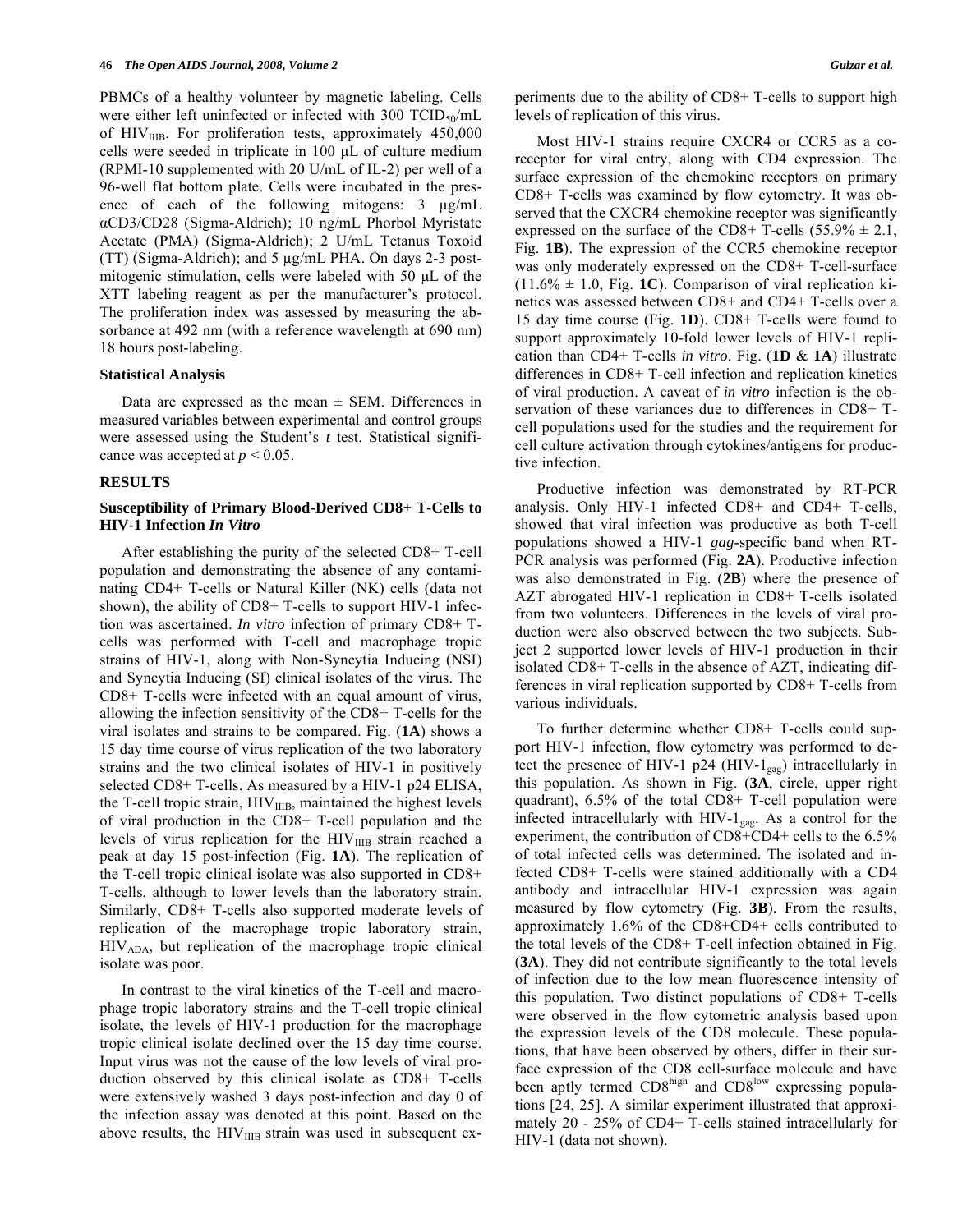

**Fig. (1).** Infection of CD8+ T-cells by HIV-1. (A) Selected CD8+ T-cells were infected with 300 TCID<sub>50</sub>/mL of the T-cell tropic and macrophage tropic laboratory strains and clinical isolates of HIV-1. HIV-1 p24 production was measured by an ELISA at the indicated time points with cell-free supernatants from cultures. Results show the mean HIV-1 production and SEM of three independent experiments. (**B**) CXCR4 receptor expression on CD8+ T-cells as measured by flow cytometry. One representative of three experiments is shown. The mean fluorescence intensity of CXCR4 receptor and SEM of three independent experiments is 55.9% ± 2.1. (**C**) CCR5 receptor expression on CD8+ Tcells. One representative of three experiments is shown. The mean fluorescence intensity of CCR5 receptor and SEM of three independent experiments is 11.6 ± 1.0. CD8+ T-cells were also stained with negative controls (isotype control, dashed line). (**D**) Positively selected CD4+ and CD8+ T-cells were infected with 300 TCID<sub>50</sub>/mL of HIV $_{\text{IIB}}$ . HIV-1 production was measured by an ELISA at the indicated time points from cell-free supernatants.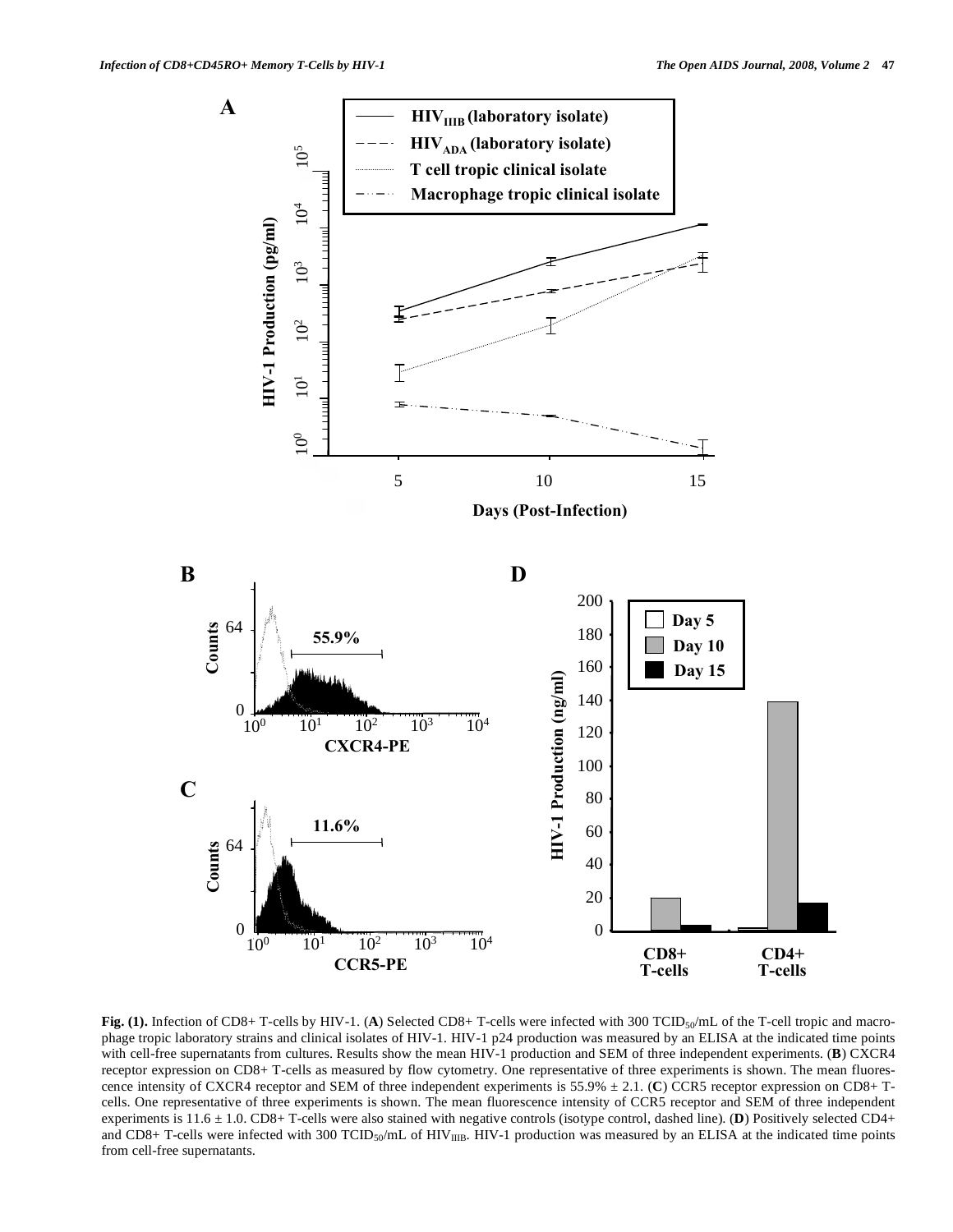

**Fig. (2).** Productive HIV-1 infection of CD8+ T-cells *in vitro*. (**A**) RT-PCR analysis of HIV-*gag* transcripts in the uninfected and infected populations of isolated CD4+ and CD8+ T-cells. Isolated lymphocyte populations were left uninfected or infected with 300 TCID<sub>50</sub>/mL of  $HIV_{IIB}$  for 7 days prior to RT-PCR analysis. Detection of  $\beta$ -actin was run as a loading control. Parallel samples were run without reverse transcriptase as a control for DNA contamination of the samples (data not shown). (**B**) Infection of CD8+ T-cells is sensitive to AZT. Infection was performed in the absence and presence of AZT and HIV-1 production was measured by an ELISA for the HIV-1 gag protein, p24. Cells were treated with 10  $\mu$ M of AZT for one hour prior to infection. CD8+ T-cells from two uninfected individuals were infected with 300  $TCID<sub>50</sub>/mL$  of  $HIV<sub>IIB</sub>$  laboratory strain. The results shown are the mean and SEM of three independent experiments.

## **Expression of the CD4 Cell-Surface Molecule on the Surface of CD8+ T-Cells During HIV-1 Infection**

 To examine the possibility of CD4 up-regulation in the *in vitro* infection system used throughout the studies, CD8+ Tcells were infected and monitored for CD4 expression by flow cytometry over a 12 day time course (Fig. **4**). Interpretation of the flow cytometry data showed very distinct populations. Analysis of both the uninfected and infected CD8+ T-cell populations showed that CD4 expression on these cells reached a maximum of 0.4% and 0.5%, respectively, on day 12 of culture. This suggests that cell culture conditions, not HIV-1 infection *per se*, resulted in this observed upregulation of CD4 on the surface of CD8+ T-cells. The overall majority of CD8+ T-cells were of the single-positive phenotype and the contribution of Double Positive (DP) cells was found to be minimal.

# **Memory CD8+ T-Cells Support Higher Levels of HIV-1 Replication**

 Subsets of CD8+ T-cells have been shown to be significant in the control of HIV-1 infection and disease progression. It has been postulated that higher levels of CD8+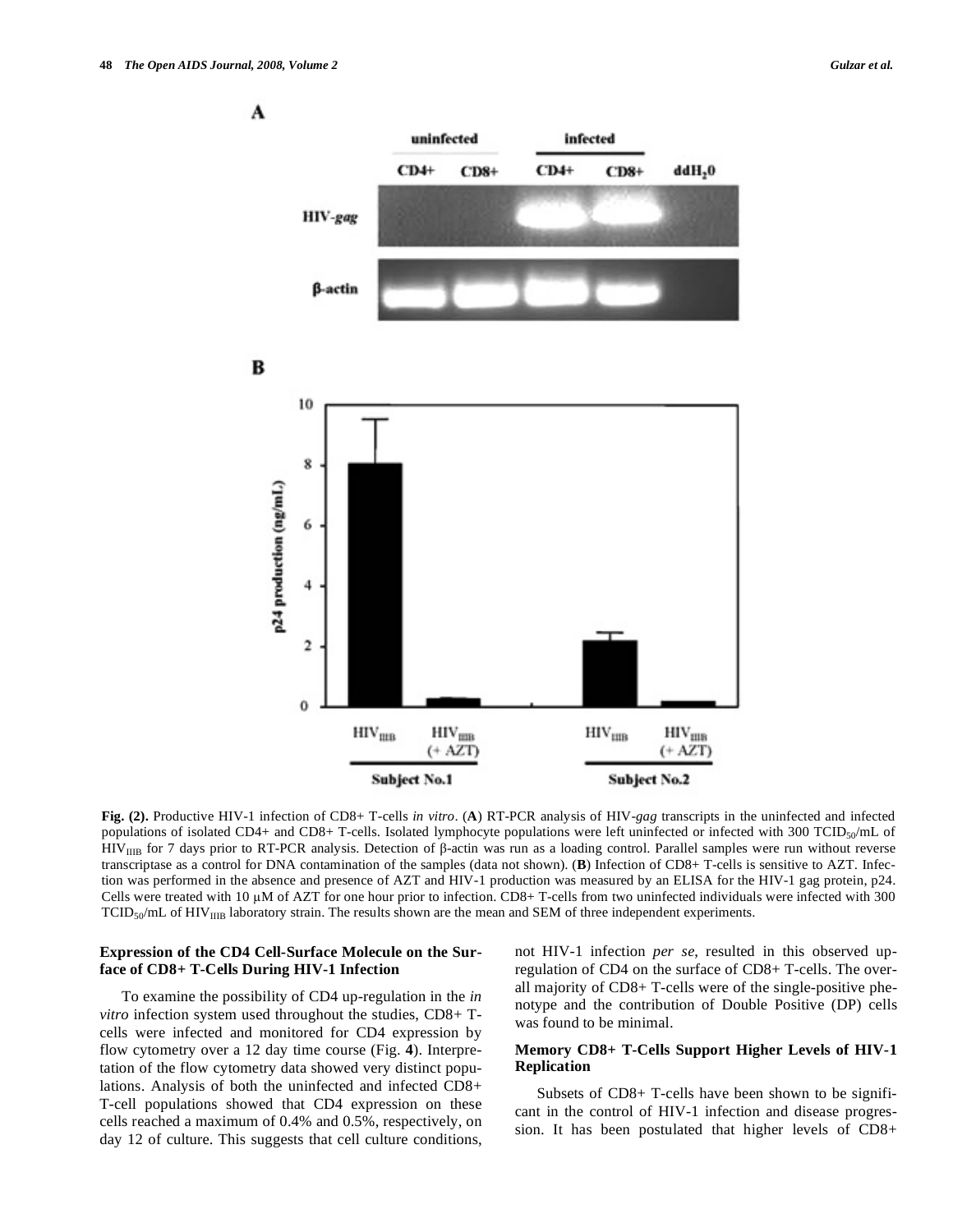

Fig. (3). Detection of intracellular HIV-1 expression in CD8+ T-cells. CD8+ T-cells were infected with 300 TCID<sub>50</sub>/mL of HIV<sub>IIIB</sub> or left uninfected. (**A**) Intracellular p24 was examined on the CD8+ T-cell population by flow cytometry at day 15 post-infection with antibodies to HIV-1 $_{\text{gag}}$  (p24-RD1) and CD8. In the infected population, the number in the upper right quadrant represents the number of cells found in the circle as to minimize any false-positives. (**B**) To determine the contribution of CD4+ cells to *in vitro* CD8+ T-cell infection, intracellular HIV-1 expression was examined in the CD8+ T-cell population by flow cytometry at day 15 post-infection with antibodies to HIV-1 $_{\text{gag}}$  and CD4 only. Numbers in the quadrants represent the percentage of gated cells in each quadrant. A minimum of 10, 000 events was assessed for each analysis.

CD38+ T-cells may be associated with poor prognosis and were found to be elevated in individuals who have progressed to AIDS [26, 27]. In contrast, high levels of CD8+HLA-DR+ cells were observed in asymptomatic individuals [28]. In studies with CD8+ CTLs, HLA-DR expression was found to correlate with proliferation and CD28 expression [29]. Based on the possibility that HIV-1 infection may be involved in hindering the function and activities of various key CD8+ T-cell subsets, the susceptibility of the aforementioned subsets to *in vitro* HIV-1 infection was examined. Viral production was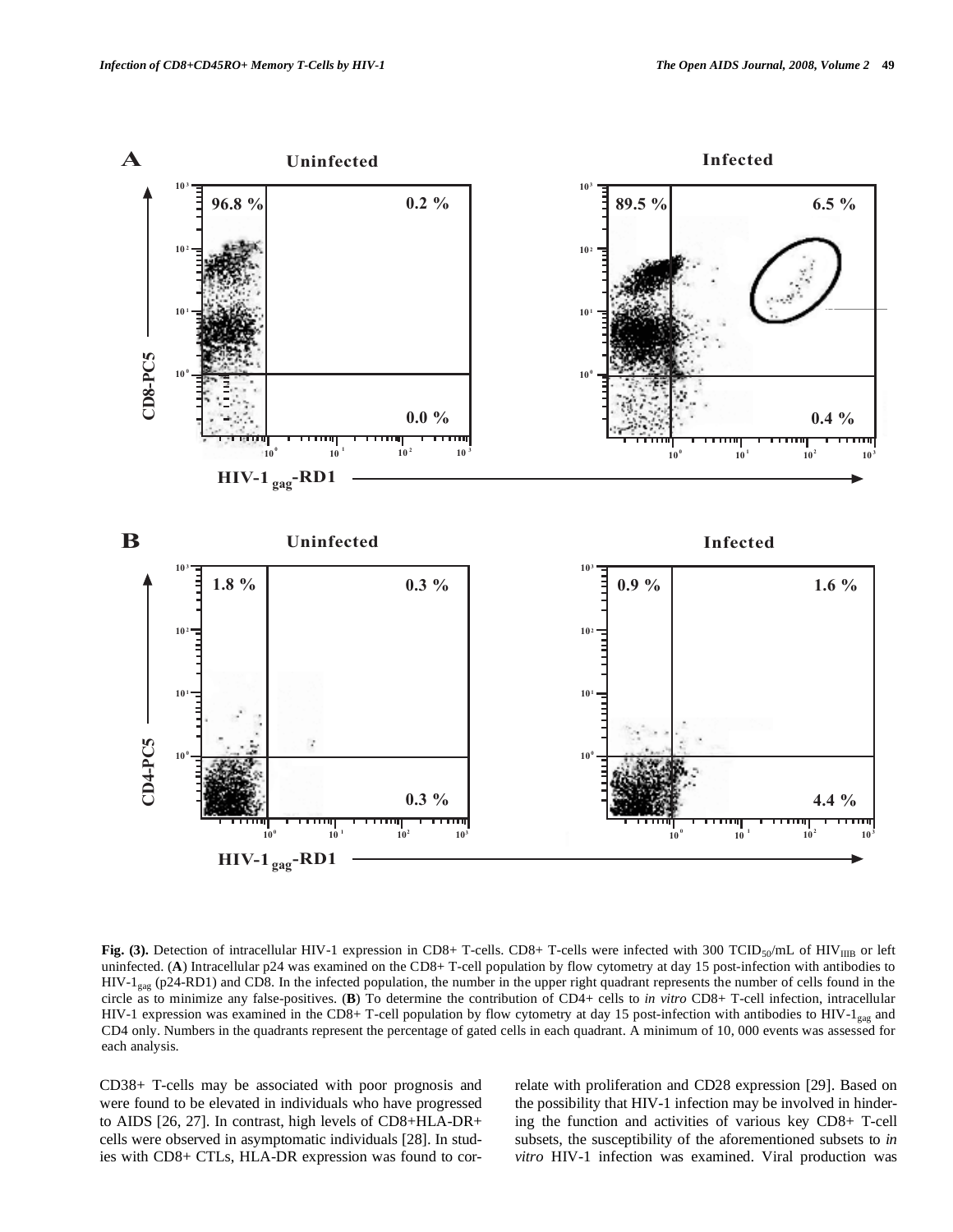



**Fig. (4).** CD4 cell-surface molecule up-regulation on the surface of CD8+ T-cells. Uninfected and HIV-1 infected CD8+ T-cells were examined at the indicated time points by flow cytometry for the expression of the CD8 and CD4 cell-surface molecules. CD8+ T-cells were infected with 300 TCID<sub>50</sub>/mL of HIV<sub>IIIB</sub> and cell-surface expression of CD8 and CD4 was assessed at days 3, 9 and 12 by flow cytometry. Numbers in the quadrants represent the percentage of gated cells in each quadrant. A minimum of 10, 000 events were assessed for each analysis.

measured in the CD8+ T-cell subset cultures over a 10 day time course by a HIV-1 p24 ELISA. The negative fractions obtained from the subset isolation were also assessed for HIV-1 production. Interestingly, the CD8+CD28+, CD8+CD38+ and CD8+HLA-DR+ subsets all supported very low levels of HIV-1 replication (Fig. **5A**). In fact, the levels of viral production decreased over the course of *in vitro* infection in these subsets. Fig. (**5A**) also showed that 2.5 - 4 fold higher levels of replication were supported in the CD8+CD28-, CD8+CD38 and CD8+HLA-DR- populations, compared to the positive fractions.

 Susceptibility of the memory and naïve CD8+ T-cell populations was also examined in response to HIV-1 infection with the  $HIV_{IIB}$  strain. The CD8+CD45RA- and CD8+CD45RO+ memory cell populations both supported approximately  $5 - 10$  times higher levels of HIV-1 replication than the CD8+CD45RA+ and CD8+CD45RO- naïve populations (Fig. **6A**). The p24 levels obtained in these experiments were lower than the levels found in previous experiments, as these infections were performed using lower levels of PHA stimulation to minimize any possible upregulation of receptors. We examined receptor expression during the course of infection (Fig. **6B**) and confirmed by flow cytometry that there was no alteration in receptor expression during the course of *in vitro* infection within the memory and naïve CD8+ T-cell populations.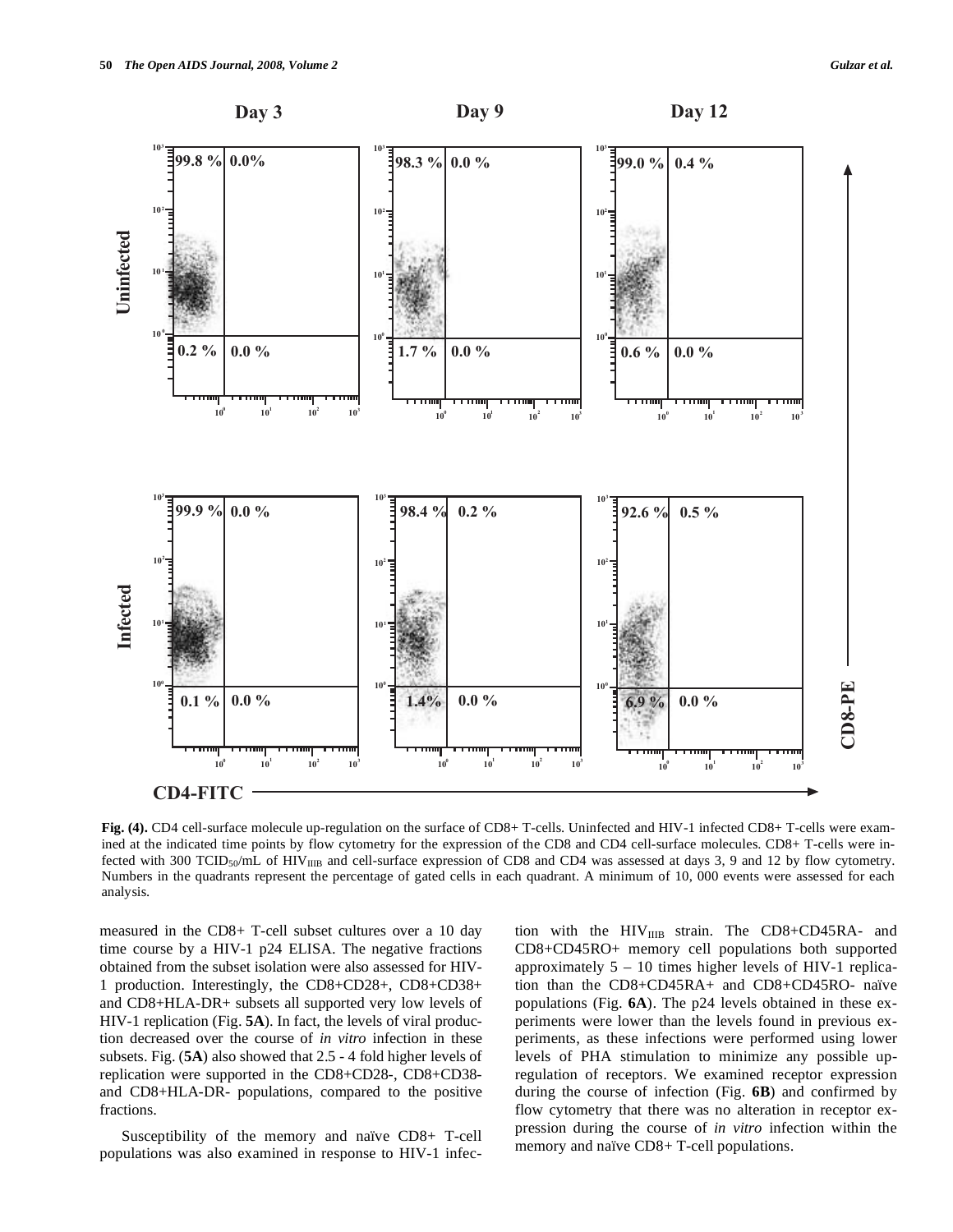

**Fig. (5).** HIV-1 replication in CD8+ T-cell subsets. CD28, CD38 and HLA-DR positive and negative populations were infected with HIV-1 and cultured. Cell-free supernatant samples were taken postinfection at the indicated time points for measurements of HIV-1 production by an ELISA. Results are the mean and SEM of three independent experiments.

## **Proliferation of Memory CD8+ T-Cells in Response to HIV-1 Infection**

 HIV-1 infection has been reported to affect the frequency and function of circulating CD8+ T-cells, thereby hindering the ability of these cells to eradicate viral infection and maintain T-cell mediated immunity. In order to better define the effect of HIV-1 infection on the function and abilities of the CD8+ T-cell memory subset, CD8+CD45RO+ T-cell proliferation in response to stimulation was measured. As assessed by flow cytometry and shown in Fig. (**7A**), the majority of the isolated CD8+ T-cells were of the naive subset (82.5% CD8+CD45RA+ naive T-cells; 14.5% CD8+CD45RO+ memory T-cells). The purity of our selected CD8+CD45RO+ memory T-cell population was also assessed. The selected memory T-cell population was devoid of any contaminating CD8+CD45RA+ naïve T-cells (Fig. **7B**, right histogram) and was composed of approximately 97% pure cells of the CD8+CD45RO+ phenotype (Fig. **7B**, left histogram).

 Prior to mitogen stimulation, the CD8+CD45RO+ memory T-cells were infected (or left uninfected) for 7 days. Before measuring proliferation, the activation state of the memory cells was assessed before and after infection (Fig. **7C**). Based upon the flow cytometry results, the mean fluorescence of CD28 expression nearly doubled (uninfected,



**Fig. (6).** HIV-1 preferentially replicates in the CD8+CD45RO+ memory T-cells. (**A**) CD45RO positive and CD45RA positive populations were infected with 300 TCID<sub>50</sub>/mL of HIV<sub>IIIB</sub> and cultured. Supernatants were taken at days 5 and 10 post-infection for p24 measurement by ELISA. Results are representative of two independent experiments.  $(B)$  Uninfected  $(\Box)$  and infected  $(\Box)$  memory and naïve T-cells were ex-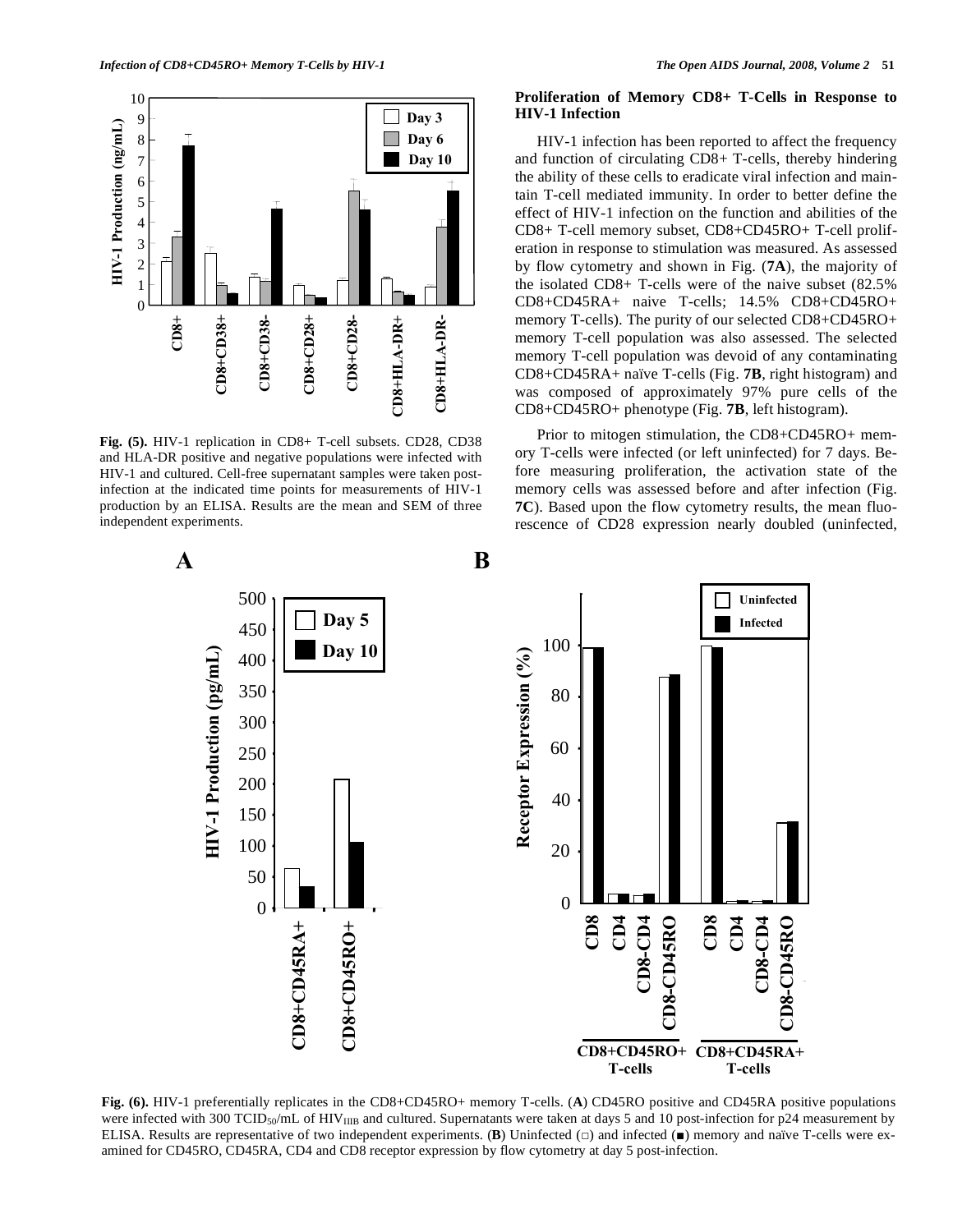

**Fig. (7).** Proliferative response of HIV-1 infected CD8+CD45RO+ memory T-cells in response to antigenic stimulation. (**A**) Positively selected CD8+ T-cells were stained with CD45RO-FITC and CD45RA-PE to determine the percentage of memory cells in the isolated CD8+ T-cell population. (**B**) The purity of the selected CD8+CD45RO+ memory T-cells was assessed by flow cytometry and staining with CD45RO-FITC, CD45RA-PE (right histogram) and CD8-PE (left histogram). Numbers in the quadrants represent the percentage of gated cells in each quadrant. (C) Expression of the activation markers CD28, CD38 and HLA-DR in uninfected  $\Box$ ) and infected  $\Box$ ) CD8+CD45RO+ memory T-cells. Results are the mean percentage and SEM of three independent experiments as measured by flow cytometry. Statistical significance of  $p < 0.01$  is denoted by an (\*). (D) Lymphocyte proliferative ability of uninfected ( $\square$ ) and infected ( $\square$ ) CD8+CD45RO+ memory T-cells as measured by the XTT based colorimetric assay. Memory T-cells were infected (or left uninfected) for 7 days prior to antigen stimulation. Cells were stimulated with aCD3/CD28, Phytohemagglutinin (PHA), Phorbol Myristate Acetate (PMA), Tetanus Toxoid (TT) or left unstimulated (-). Proliferation was measured at days 2-3 post-antigenic stimulation by labeling with an XTT reagent during the last 18 hours of culture. Results are the mean and SEM of three independent experiments. Data is expressed as the mean absorbance  $(A_{492nm} - A_{690nm})$  and SEM.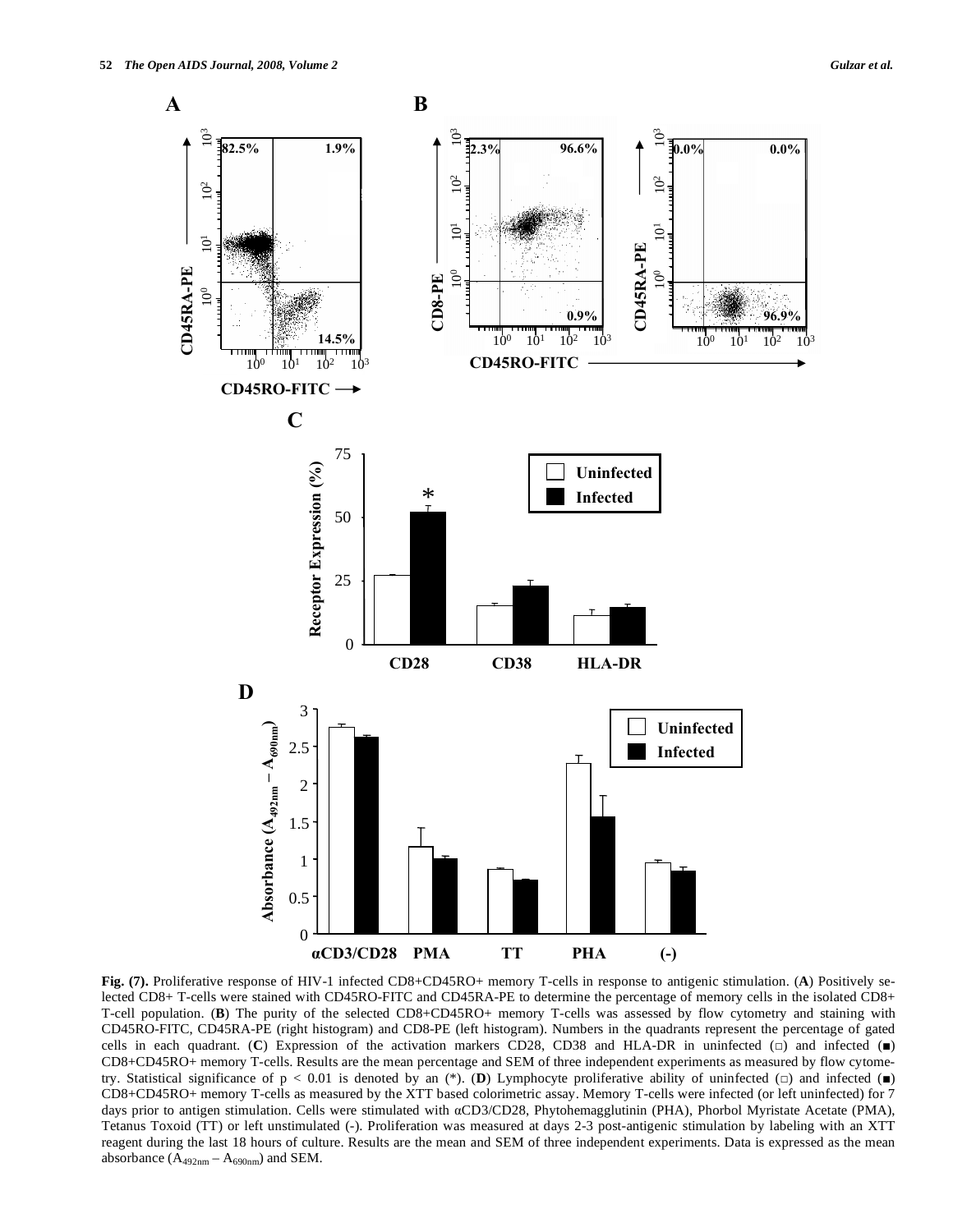27.3%  $\pm$  0.3; infected, 52.3%  $\pm$  2.4) during the course of HIV-1 infection and this was found to be significant (p-value = 0.0026). There were marginal increases in CD38 and HLA-DR expression in response to infection. To determine the proliferative capacity of the memory subset, cells were stimulated for 2-3 days with various mitogens both in the presence and absence of HIV-1 infection. Based upon the results, it was found that minimal differences in *in vitro* lymphocyte proliferation between infected and uninfected CD8+CD45RO+ memory T-cells in response to mitogenic stimulation (Fig. **7D**) were observed. Overall, HIV-1 infection resulted in a slightly reduced rate of proliferation in the CD8+CD45RO+ memory subset. Mitogenic stimulation with PHA resulted in a greater than 2-fold increase in proliferation in the uninfected memory T-cell population. However, the presence of PHA resulted in an approximately 30% reduction in the cleavage of XTT in the HIV-1 infected population, indicating a decrease in proliferation. Conversely, CD3/CD28 stimulation resulted in a nearly 3-fold increase in the absorbance values in both the uninfected and infected CD8+CD45RO+ memory T-cell populations.

#### **DISCUSSION**

 Despite the accumulating research (and controversy) over the nature of HIV-1 infection of CD8+ T-cells, there is still a lack of information with regard to the effects of viral infection on CD8+ T-cells and their functions. Though previous studies have examined HIV-1 infection of CD8+ T-cells, these studies were limited predominantly to *in vivo* observations and did not have the availability of sensitive techniques used currently. Many of these studies also focused on the specific and secondary cytolytic abilities of CD8+ T-cells in response to infection and failed to examine or acknowledge the role that CD8+ T-cell subsets such as memory cells play in controlling not only HIV-1 infection, but other viral infections as well. Therefore, we set out to examine the susceptibility of CD8+ T-cells and their subsets to *in vitro* HIV-1 infection using standard laboratory strains in lieu of serially passaged isolates used in the past, and to examine the effects of infection on CD8+ T-cell function.

We observed that CD8+ T-cells were able to support viral infection and replication. To determine whether or not the infection was productive, we detected HIV-1 presence by RT-PCR analysis and treated the CD8+ T-cells with AZT, a viral replication inhibitor. We found infection to be productive as the presence of the reverse transcriptase inhibitor abrogated HIV-1 production. Of interest was the observation that CD8+ T-cells supported higher levels of replication with T-cell tropic isolates and strains of HIV-1. Similarly, CD4+ T-cells also showed a preferential susceptibility to infection with T-cell tropic strains *in vitro*. An observation we found throughout our experiments were the differences in viral production and kinetics when CD8+ T-cells were isolated from numerous volunteers. This phenomenon is not restricted solely to CD8+ T-cells as it is also apparent when CD4+ T-cells and macrophages of different individuals are infected *in vitro* [30]. Our results with T-cell tropic strains and isolates were expected as both CD4+ and CD8+ T-cells express high levels of the chemokine receptor CXCR4 that is predominantly used by the T-cell tropic HIV-1 strains for binding and entry. Specifically, the T-cell tropic laboratory strain  $HIV<sub>IIB</sub>$  resulted in the greatest replication and production in the isolated CD8+ T-cell population. Interestingly, the M-tropic laboratory strain, and to a significantly lesser extent the M-tropic clinical isolate, were also able to successfully infect CD8+ T-cells. This may be explained by the presence of moderate CCR5 expression on the surface of the CD8+ Tcells.

 Our experimental results have shown that CD8+ T-cells were able to support productive HIV-1 infection. Since the CXCR4 co-receptor was highly expressed on the surface of the CD8+ T-cells and the affinity of gp120 for the CD4 molecule had already been established, we examined the possibility of CD4 up-regulation on the surface of CD8+ Tcells during infection. Our results indicate that CD8+ T-cells supported approximately 10-fold lower levels of *in vitro* HIV-1 replication than what was routinely observed in CD4+ T-cells, corroborating a report that suggested that CD8+ Tcells were low producers of HIV-1 [31]. A possible explanation for this observation may be due to the low expression of the CD4 molecule on the surface of CD8+ T-cells and subsequent down-regulation of this receptor following infection. In our experiments, increases in CD4 expression by CD8+ Tcells over time in culture did not show a dependence upon infection and was not significantly observed in the *in vitro* HIV-1 infected CD8+ T-cell population. In addition, the contribution of the CD8+CD4+ T-cells in the total CD8+ T-cell population during HIV-1 infection was less than 2%. Of note was the decrease in the mean fluorescence of the CD8 cellsurface molecule in the infected population. This was most likely due to the cytopathic and anergizing effects of the culturing of CD8+ T-cells in the presence of HIV-1 or the possible down-regulation of this molecule.

 Brenchley *et al.* observed that the number of HIV-1*gag* DNA copies in  $CD4^{\text{dim}}CD8^{\text{bright}}$  lymphocytes were 5 to 100 fold more than in the CD8+CD4- lymphocytes [32]. However, the majority of cells that were infected with HIV-1 in our *in vitro* experiments were of the CD8+CD4- phenotype as measured by intracellular HIV- $1_{\text{gas}}$  staining. These findings suggest the possibility of an alternate portal of entry that may be used by HIV-1 to enter CD8+CD4- T-cells. The role of the CD8 cell-surface molecule in HIV-1 infection cannot be discounted as recent evidence has shown that CD4 independent HIV-1 variants exist in AIDS patients and these viruses preferentially infect CD8+ T-cells using CD8 as a receptor [10, 11].

 Levels of HIV-1 replication were examined in CD8+ Tcells co-expressing CD28, CD38 or HLA-DR. These subsets were selected for study due to their significance in asymptomatic infection and disease progression. From our results, we did not see an increase in susceptibility to HIV-1 infection in the CD28+, CD38+ or HLA-DR+ CD8+ T-cell subsets. It may be argued that the observation that the positively selected populations were unable to support full HIV-1 replication was due to an inherent artifact present in the selection process with conjugated beads. However, when the memory and naïve subsets were examined later on, the positively se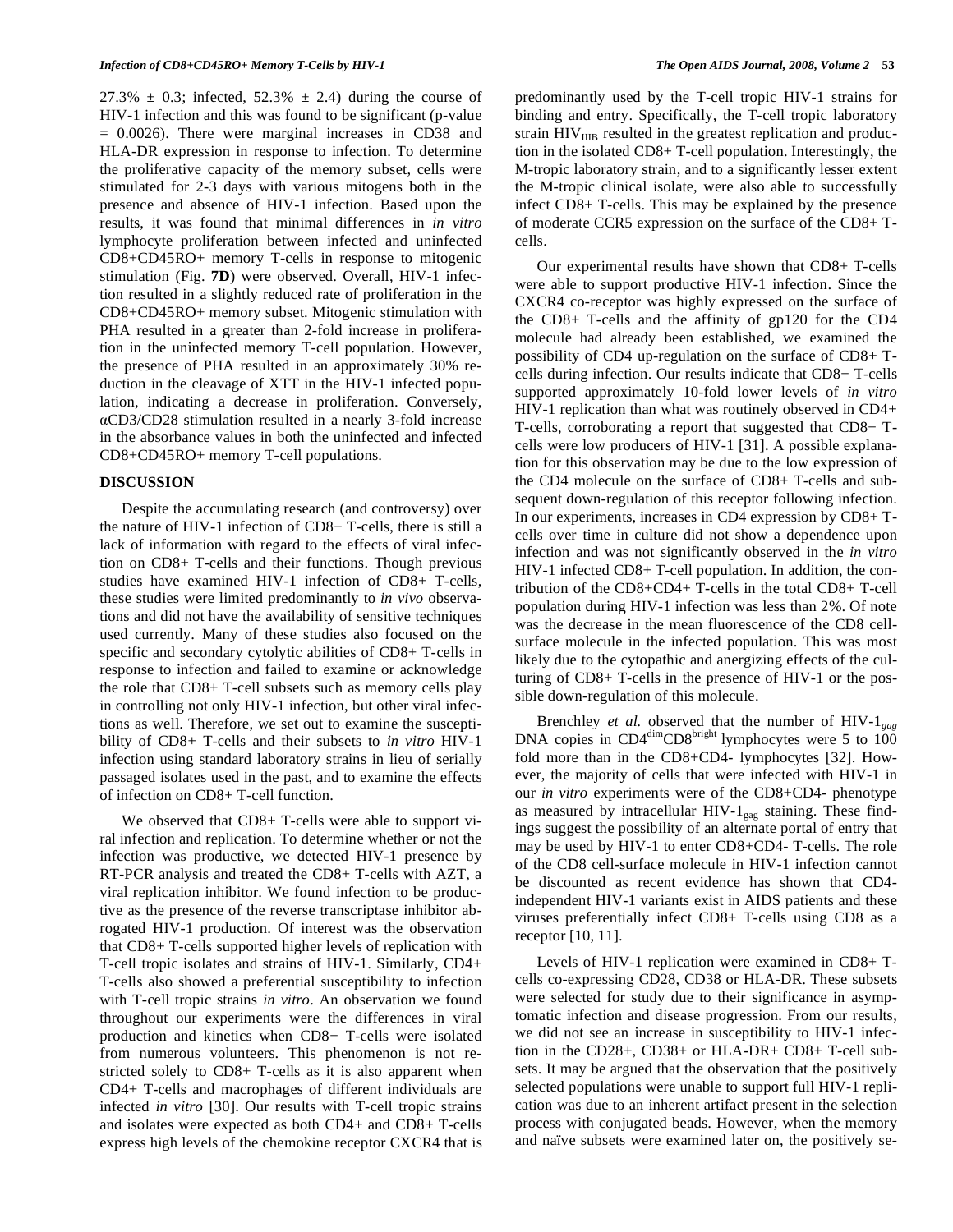lected memory population resulted in the higher level of HIV-1 production, thereby discounting the notion that positive selection hindered susceptibility to infection. Interestingly, these positively selected subsets showed a decrease in viral kinetics over time when compared to the negative fractions. The decrease in replication kinetics may be due to the inability of these cells to support more than a minimal level of replication. Thus, without any suitable cellular target, the virus would eventually be unable to propagate. Of note are the levels of HIV-1 replication in the CD8+CD28- subset. The number of these cells increase early on and throughout the course of infection [33, 34], suggesting that the CD8+CD28- T-cells may be involved in the control of virus replication. If the CD8+CD28- cells are indeed involved in the suppression of HIV-1 replication and, based upon our observations, show an increase in susceptibility to HIV-1 infection, then a key subset of CD8+ T-cells involved in fighting disease may be hampered or eliminated early on in the course of disease.

 High levels of replication of HIV-1 were found in the CD8+CD45RO+ memory T-cell subset when compared to the CD8+CD45RA+ naïve T-cell subset. Both the CD8+CD45RO+ and CD8+CD45RA- memory T-cell populations showed significantly higher levels of replication than the CD8+CD45RO- and CD8+CD45RA+ naïve T-cell populations. However, previous research demonstrated that the CD8+CD45RA+ naïve subset was found to have a higher frequency of infection than the memory subset *in vivo* [35]. In addition, the naïve CD8+ T-cell population has also been shown to be the most susceptible to HIV-1 infection following activation-induced up-regulation of the CD4 cell-surface molecule by antibodies to CD3 and CD28 [18]. While susceptibility to productive infection was observed in the CD8+CD45RA+ naïve T-cell subset *in vitro*, our results indicate that HIV-1 replicated more efficiently and productively in the memory phenotype of CD8+ T-cells in the absence of activation-induced up-regulation of CD4 cellsurface expression. In CD4+ T-cells, it has been documented that the CD45RO+ memory population serves as the main contributor to the pool of infected T-cells *in vivo* [36, 37]. The low level of HIV-1 replication in CD8+CD45RA+ naïve T-cells may be explained by the observation in CD4+ T-cell studies that infection of naïve CD4+ T-cells by laboratory isolates of HIV-1 results in insufficient T-cell activation that is required for the reverse transcription and integration of the viral genome [38-40]. These same observations may hold true for the infection of memory and naïve CD8+ T-cells *in vitro* reported here. Work done by Wills *et al.* may partly explain the high frequency of infection of CD8+CD45RA+ naïve T-cells *in vivo*. The researchers found that the CD8+CD45RA+ T-cells are not comprised solely of naïve Tcells, but also contain a significant proportion of memory Tcells that can change from a CD45ROhigh to CD45RAhigh phenotype *in vivo* [41]. Thus, during the course of HIV-1 infection *in vivo*, the memory T-cell subset may play a role as the initial proviral reservoir, but may subsequently revert to the naïve T-cell phenotype that has been observed in response to various stimuli.

 In order to assess the effects of HIV-1 infection on CD8+CD45RO+ memory T-cells, we examined the ability of the infected memory cells to proliferate in response to *in vitro* HIV-1 infection. It has been postulated that T-cell dysfunction could be attributed to the altered sensitivity of CD8+ (and CD4+) T-cells to various co-stimulatory signals in HIV-1 infected patients. *In vivo* results have already demonstrated the significant increase in memory T-cell numbers in acute viral infections [42, 43]. These experiments were performed in the absence of any CD4+ T-cell help. A longstanding paradigm in immunology has been the requirement for CD4+ T-cell help in the expansion and maintenance of memory CD8+ T-cells *in vivo* [44, 45]. However, evidence has demonstrated that CD4+ T-cell help was not required for the proliferation and persistence of fully functional antigenspecific memory CD8+ T-cells in the primary immune response [46]. Our findings demonstrated that HIV-1 infection of the CD8+CD45RO+ memory T-cell subset did not impair the proliferative response of these cells to the majority of the mitogens used for stimulation which may be explained by the activation state of these cells. These results may partly be explained by the low levels of HIV infection seen in the CD8+ T-cell population (Fig. **3**). If this assumption holds true, the majority of cells would be of the uninfected phenotype in the infected population. Therefore, no differences in proliferation may be due to the larger uninfected population functioning normally. Recently, Holm *et al.* demonstrated that HIV-1 virions induced CD8+ T-cells to up-regulate CD25 and HLA-DR and preferentially induced apoptosis in the CD8+CD25+HLA-DR+ T-cell subset [47]. Our isolated CD8+CD45RO+ T-cells also showed an up-regulation of HLA-DR during *in vitro* infection. However, our results also demonstrated that HIV-1 infection only minimally decreased proliferation in response to mitogenic stimulation when compared to the uninfected population. The lack of proliferation in the CD8+ memory T-cell population may be partly explained by the observations of Pantaleo *et al.* [48]. The researchers found that the CD8+HLA-DR+ subset was severely defective in their proliferative response to anti-CD28, anti-CD3, anti-CD2, PHA and PMA. From our *in vitro* results, HIV-1 infection only resulted in a noticeable decrease in proliferation in the cells stimulated with PHA. Therefore, strong mitogenic stimulation with PHA in the presence of HIV-1 resulted in the decrease in proliferation. This may have led to the triggering of an apoptotic pathway or anergy in the infected CD8+CD45RO+ memory T-cell population by an aberrant form of T-cell activation induced by PHA stimulation. More importantly, naïve cells require stimulation to proliferate and differentiate. Effector cells, on the other hand, are terminally differentiated and thus do not proliferate. Therefore, a lack of proliferation in this subset would be expected. A limitation of our studies is the delineation of the memory and naïve subsets used in the studies. Future studies will examine the phenotype of these populations and assay CD8+ T-cell function by measuring CTL ability and cytokine expression profiles.

 In our *in vitro* system, CD8+CD45RO+ memory T-cells only showed an impairment of their proliferative capacity in response to HIV-1 infection in the presence of PHA stimula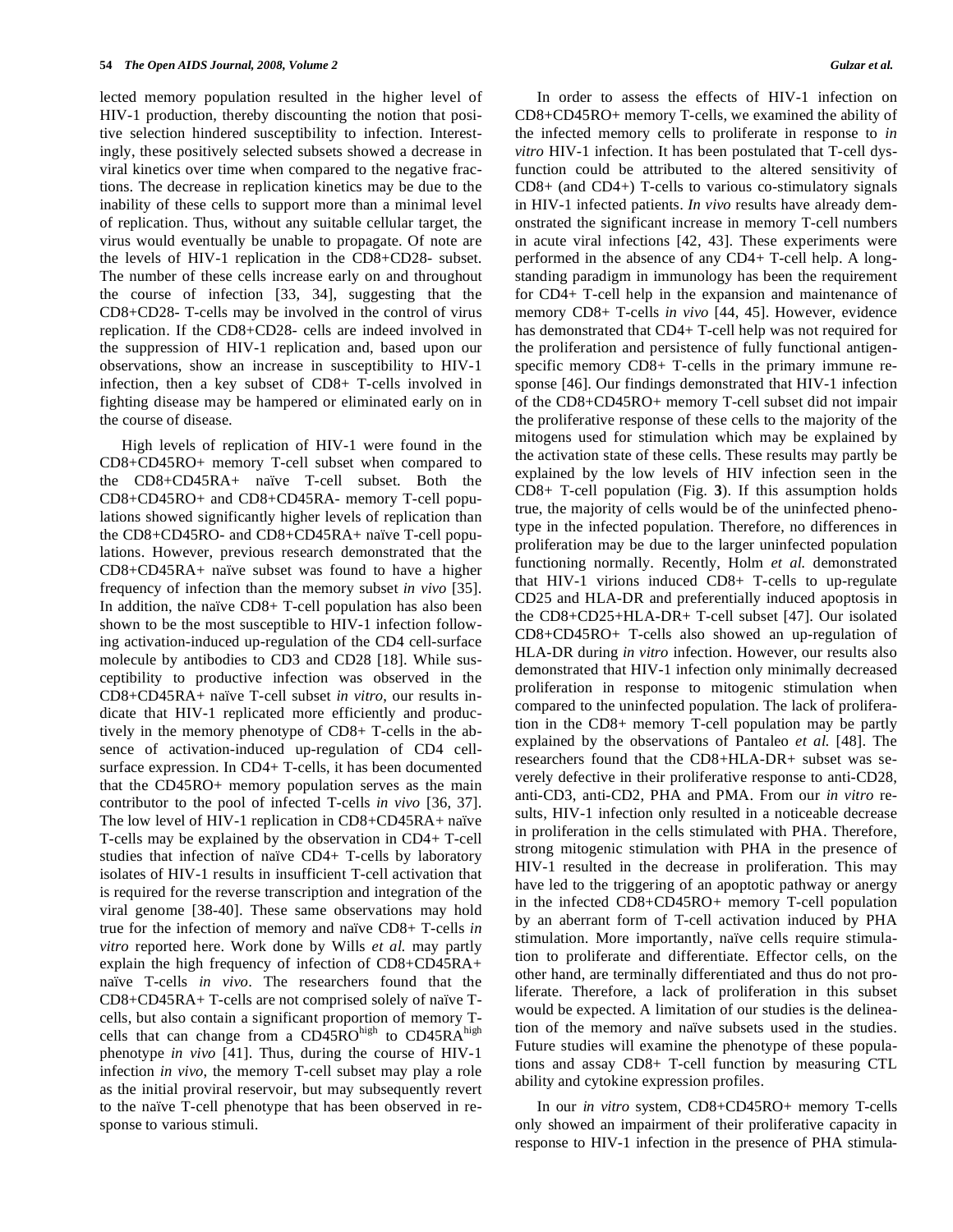tion. The observation that memory T-cells serve as one of the main reservoirs for the virus has profound implications as a high proportion of the expanded CD8+ T-cell population in HIV-1 infected individuals is comprised of CD45RO+ cells [49]. These memory cells have an enhanced susceptibility to cell death [50] and die upon bystander activation [51]. In addition, the CD45RO+ phenotype contributes significantly to the HIV-specific CTL response and these CD45RO+ CTLs are preferentially lost upon disease progression [52]. The effect of infection on CD8+ T-cell CTL function, chemokine and cytokine production, and the susceptibility to apoptosis could have a significant impact upon disease progression and our understanding of HIV-1 pathogenesis. The identification of a novel cellular target and viral reservoir will open up new avenues for treatment of this viral infection in the future.

## **ACKNOWLEDGEMENTS**

 This research was supported by the Ontario HIV Treatment Network (Grant ROGB149) and the Canadian Institutes of Health Research HIV/AIDS Research Program (Grant HOP 48355). NG is the recipient of a CIHR and OGS scholarship and KFTC holds an OHTN salary award.

#### **REFERENCES**

- [1] Gulzar N, Copeland KF. CD8+ T-cells: function and response to HIV infection. Curr HIV Res 2004; 2: 23-37.
- [2] Walker CM, Moody DJ, Stites DP, Levy JA. CD8+ lymphocytes can control HIV infection *in vitro* by suppressing virus replication. Science New York, NY. 1986; 234: 1563-6.
- [3] Hoffenbach A, Langlade-Demoyen P, Dadaglio G, *et al*. Unusually high frequencies of HIV-specific cytotoxic T lymphocytes in humans. J Immunol 1989; 142: 452-62.
- [4] Klein MR, van Baalen CA, Holwerda AM, *et al*. Kinetics of Gagspecific cytotoxic T lymphocyte responses during the clinical course of HIV-1 infection: a longitudinal analysis of rapid progressors and long-term asymptomatics. J Exp Med 1995; 181: 1365-72.
- [5] Barker E, Mackewicz CE, Reyes-Teran G, *et al.* Virological and immunological features of long-term human immunodeficiency virus-infected individuals who have remained asymptomatic compared with those who have progressed to acquired immunodeficiency syndrome. Blood 1998; 92: 3105-14.
- [6] Rinaldo C, Huang XL, Fan ZF, *et al*. High levels of anti-human immunodeficiency virus type 1 (HIV-1) memory cytotoxic Tlymphocyte activity and low viral load are associated with lack of disease in HIV-1-infected long-term nonprogressors. J Virol 1995; 69: 5838-42.
- [7] Lewis DE, Tang DS, Adu-Oppong A, Schober W, Rodgers JR. Anergy and apoptosis in CD8+ T cells from HIV-infected persons. J Immunol 1994; 153: 412-20.
- [8] Potter SJ, Dwyer DE, Saksena NK. Differential cellular distribution of HIV-1 drug resistance *in vivo*: evidence for infection of CD8+ T cells during HAART. Virology 2003; 305: 339-52.
- [9] Tsubota H, Ringler DJ, Kannagi M, *et al.* CD8+CD4- lymphocyte lines can harbor the AIDS virus *in vitro*. J Immunol 1989; 143: 858- 63.
- [10] Saha K, Zhang J, Gupta A, Dave R, Yimen M, Zerhouni B. Isolation of primary HIV-1 that target CD8+ T lymphocytes using CD8 as a receptor. Nat Med 2001; 7: 65-72.
- [11] Zerhouni B, Nelson JA, Saha K. Isolation of CD4-independent primary human immunodeficiency virus type 1 isolates that are syncytium inducing and acutely cytopathic for CD8+ lymphocytes. J Virol 2004; 78: 1243-55.
- [12] De Maria A, Pantaleo G, Schnittman SM, *et al*. Infection of CD8+ T lymphocytes with HIV. Requirement for interaction with infected CD4+ cells and induction of infectious virus from chronically infected CD8+ cells. J Immunol 1991; 146: 2220-6.
- [13] De Maria A, Colombini S, Schnittman SM, Moretta L. CD8+ cytolytic T lymphocytes become infected *in vitro* in the process of killing HIV-1-infected target cells. Eur J Immunol 1994; 24: 531-6.
- [14] Sullivan YB, Landay AL, Zack JA, Kitchen SG, Al-Harthi L. Upregulation of CD4 on CD8+ T cells: CD4dimCD8bright T cells constitute an activated phenotype of CD8+ T cells. Immunology 2001; 103: 270-80.
- [15] Flamand L, Crowley RW, Lusso P, Colombini-Hatch S, Margolis DM, Gallo RC. Activation of CD8+ T lymphocytes through the T cell receptor turns on CD4 gene expression: implications for HIV pathogenesis. Proc Natl Acad Sci USA 1998; 95: 3111-6.
- [16] Imlach S, McBreen S, Shirafuji T, Leen C, Bell JE, Simmonds P. Activated peripheral CD8 lymphocytes express CD4 *in vivo* and are targets for infection by human immunodeficiency virus type 1. J Virol 2001; 75: 11555-64.
- [17] Cochrane A, Imlach S, Leen C, Scott G, Kennedy D, Simmonds P. High levels of human immunodeficiency virus infection of CD8 lymphocytes expressing CD4 *in vivo*. J Virol 2004; 78: 9862-71.
- [18] Kitchen SG, Korin YD, Roth MD, Landay A, Zack JA. Costimulation of naive CD8(+) lymphocytes induces CD4 expression and allows human immunodeficiency virus type 1 infection. J Virol 1998;  $72.9054-60.$
- [19] Hughes GJ, Willey SJ, Cochrane A, Leen C, Bell JE, Simmonds P. Virus immunocapture provides evidence of CD8 lymphocyte-derived HIV-1 *in vivo*. AIDS (London, England) 2007; 21: 1507-13.
- [20] Weng NP, Levine BL, June CH, Hodes RJ. Human naive and memory T lymphocytes differ in telomeric length and replicative potential. Proc Natl Acad Sci USA 1995; 92: 11091-4.
- [21] Tough DF. Deciphering the relationship between central and effector memory CD8+ T cells. Trends Immunol 2003; 24: 404-7.
- [22] Grayson JM, Zajac AJ, Altman JD, Ahmed R. Cutting edge: increased expression of Bcl-2 in antigen-specific memory CD8+ T cells. J Immunol 2000; 164: 3950-4.
- [23] Becker TC, Wherry EJ, Boone D, *et al*. Interleukin 15 is required for proliferative renewal of virus-specific memory CD8 T cells. J Exp Med 2002; 195: 1541-8.
- [24] Prince HE, Bermudez S, Plaeger-Marshall S. Preparation of CD8bright and CD8dim lymphocyte populations using two positive selection methods in tandem. J Immunol Methods 1993; 165: 139-48.
- [25] Kienzle N, Baz A, Kelso A. Profiling the CD8low phenotype, an alternative career choice for CD8 T cells during primary differentiation. Immunol Cell Biol 2004; 82: 75-83.
- [26] Appay V, Almeida JR, Sauce D, Autran B, Papagno L. Accelerated immune senescence and HIV-1 infection. Exp Gerontol 2007; 42: 432-7.
- [27] Giorgi JV, Liu Z, Hultin LE, Cumberland WG, Hennessey K, Detels R. Elevated levels of CD38+ CD8+ T cells in HIV infection add to the prognostic value of low CD4+ T cell levels: results of 6 years of follow-up. The Los Angeles Center, Multicenter AIDS Cohort Study. J Acquir Immune Defic Syndr 1993; 6: 904-12.
- [28] Ho HN, Hultin LE, Mitsuyasu RT, *et al*. Circulating HIV-specific CD8+ cytotoxic T cells express CD38 and HLA-DR antigens. J Immunol 1993; 150: 3070-9.
- [29] Speiser DE, Migliaccio M, Pittet MJ, *et al*. Human CD8(+) T cells expressing HLA-DR and CD28 show telomerase activity and are distinct from cytolytic effector T cells. Eur J Immunol 2001; 31: 459-66.
- [30] Evans LA, McHugh TM, Stites DP, Levy JA. Differential ability of human immunodeficiency virus isolates to productively infect human cells. J Immunol 1987; 138: 3415-8.
- [31] Mercure L, Phaneuf D, Wainberg MA. Detection of unintegrated human immunodeficiency virus type 1 DNA in persistently infected CD8+ cells. J Gen Virol 1993; 74 ( Pt 10): 2077-83.
- [32] Brenchley JM, Hill BJ, Ambrozak DR, *et al.* T-cell subsets that harbor human immunodeficiency virus (HIV) *in vivo*: implications for HIV pathogenesis. J Virol 2004; 78: 1160-8.
- [33] Bouscarat F, Levacher-Clergeot M, Dazza MC, *et al.* Correlation of CD8 lymphocyte activation with cellular viremia and plasma HIV RNA levels in asymptomatic patients infected by human immunodeficiency virus type 1. AIDS Res. Hum. Retroviruses 1996; 12: 17-24.
- [34] Caruso A, Licenziati S, Canaris AD, *et al*. Contribution of CD4+, CD8+CD28+, and CD8+CD28- T cells to CD3+ lymphocyte homeostasis during the natural course of HIV-1 infection. J Clin Invest 1998; 101: 137-44.
- [35] McBreen S, Imlach S, Shirafuji T, *et al*. Infection of the CD45RA+ (naive) subset of peripheral CD8+ lymphocytes by human immunodeficiency virus type 1 *in vivo*. J Virol 2001; 75: 4091-102.
- [36] Schnittman SM, Lane HC, Greenhouse J, Justement JS, Baseler M, Fauci AS. Preferential infection of CD4+ memory T cells by human immunodeficiency virus type 1: evidence for a role in the se-